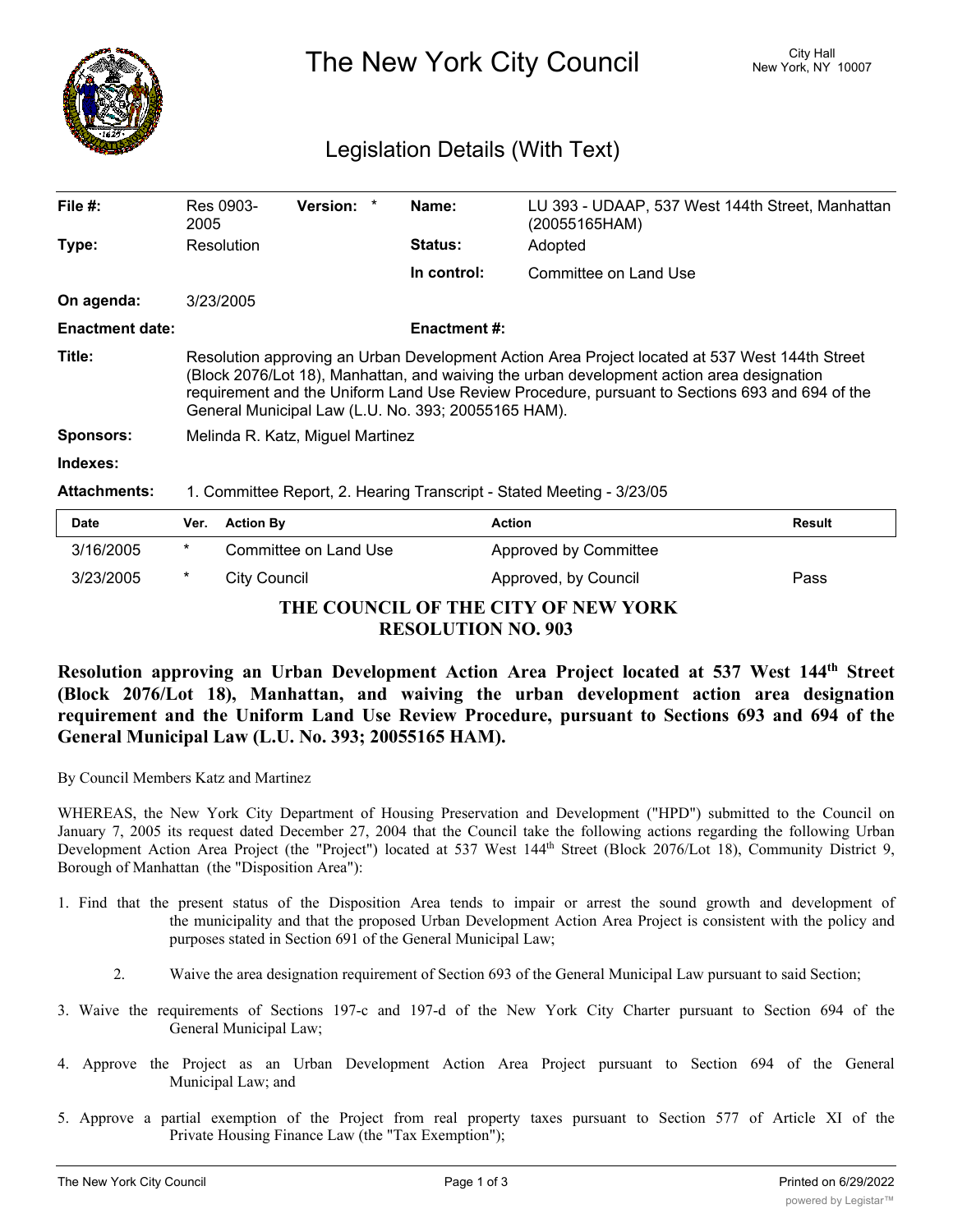WHEREAS, the Project is to be developed on land that is now a municipally-owned area as defined in Section 692 of the General Municipal Law, consists solely of the rehabilitation or conservation of existing private or multiple dwellings or the construction of one- to four-unit dwellings, and does not require any change in land use permitted under the New York City Zoning Resolution;

WHEREAS, the project description that HPD provided to the Council states that the purchaser in connection with the Sale (the "Sponsor") is a duly organized housing development fund company under Article XI of the Private Housing Finance Law;

WHEREAS, upon due notice, the Council held a public hearing on the Project on March 15, 2005;

WHEREAS, the Council has considered the land use and financial implications and other policy issues relating to the Project;

RESOLVED:

 $\frac{1}{2}$ 

The Council finds that the present status of the Disposition Area tends to impair or arrest the sound growth and development of the City of New York and that a designation of the Project as an urban development action area project is consistent with the policy and purposes stated in Section 691 of the General Municipal Law.

The Council waives the area designation requirement of the Disposition Area as an urban development action area under Section 693 of the General Municipal Law pursuant to said Section.

The Council waives the requirements of Sections 197-c and 197-d of the New York City Charter pursuant to Section 694 of the General Municipal Law.

The Council approves the Project as an Urban Development Action Area Project pursuant to Section 694 of the General Municipal Law.

 $\frac{1}{2}$ The Project shall be disposed of and developed upon the terms and conditions set forth in the Project Summary that HPD has submitted to the Council, a copy of which is attached hereto.

The Council approves the partial Tax Exemption as follows:

- The partial tax exemption provided hereunder shall commence upon the date of conveyance of the housing project to Sponsor ("Effective Date") and shall terminate upon July 1, 2029 ("Expiration Date"); provided, however, that such partial tax exemption shall terminate if the Department of Housing Preservation and Development determines that (i) Sponsor is not organized as a housing development fund corporation, (ii) Sponsor is not operating the housing project in accordance with the requirements of Article XI of the Private Housing Finance Law, or (iii) such real property has not been, or is not being, developed, used, and/or operated in compliance with the requirements of all applicable agreements made by Sponsor with, or for the benefit of, the City of New York.
- Those portions of the property included in the housing project which are devoted to business or commercial use (collectively, "Commercial Property"), if any shall not be eligible for real property tax exemption hereunder. The Commercial Property shall be subject to full real property taxation; provided, however, that nothing herein shall prohibit Sponsor from utilizing any abatement, exemption, or other tax benefit for which the Commercial Property would otherwise be eligible.
- All of the value of the property, other than the Commercial Property, included in the housing project (collectively, "Residential Property") shall be exempt from real property taxes, other than assessments for local improvements; provided, however, that Sponsor shall make a partial annual real estate tax payment on the Residential Property. Sponsor shall make such partial annual real estate tax payment on an assessed valuation equal to the lesser of (i) an amount equal to the full assessed valuation of the Residential Property, or (ii) an amount calculated by multiplying \$3500 times the number of residential units included in the housing project and increasing such product by six percent (6%) on July 1, 1990 and July 1 of each successive year, but not by more than twenty percent (20%) in any five-year period.